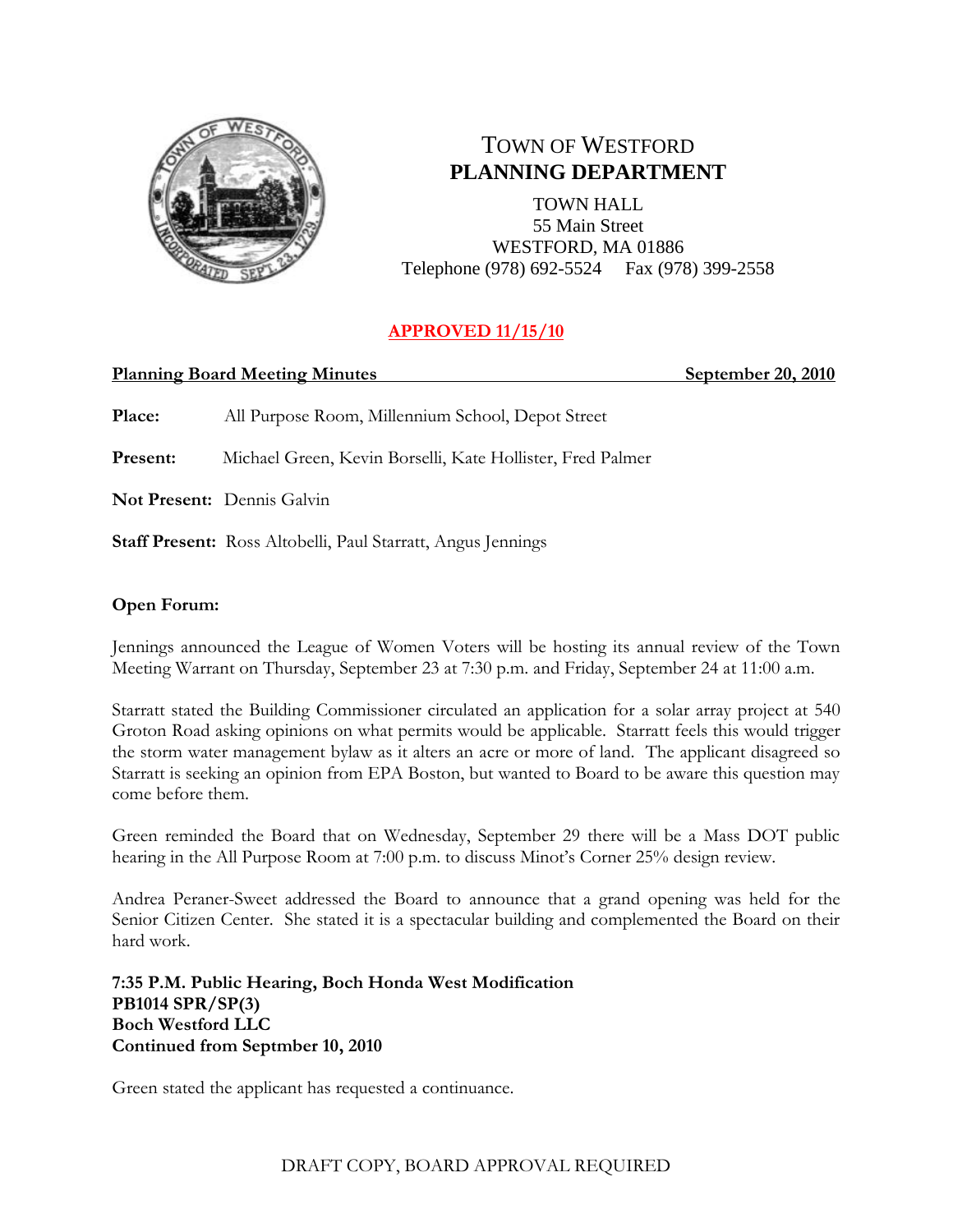*This hearing will be continued to Monday, October 4, 2010 at 8:15 p.m. in the All Purpose Room, Millennium School.* 

#### **7:36 P.M. Discussion, Cornerstone Square, Site Plan Modification Request**

Altobelli stated the applicant approached staff regarding a change they would like to make to the plan. After review and consideration staff felt this was more than an administrative change and felt it would be necessary to reopen the public hearings related to the site plan, as well as the special permits for the project.

Joe Peznola, Hancock Associates, representing Westford LC, LLC, addressed the Board. He stated the proposed changes are due to requests of prospective tenants and do not increase the square footage of the buildings.

Palmer stated this project has evolved and the original plan of a New England type setting is gone. He expressed concern about the flow and aesthetics of the project.

Green stated the Board will await the applicant's filing of an application to reopen the public hearing.

#### **7:50 P.M. Discussion, Bruce Freeman Rail Trail Parking**

Green stated they would like to discuss the need for parking and the steps that need to be taken. He stated they have received a lot of written comments from residents and appreciate the feedback.

Angus Jennings provided an overview of the proposed parking and potential parcels being considered. He stated town meeting would have to authorize the acquisition, which is on the warrant for this fall. Subsequent to that the Planning Board would have to vote to recommend the use of funding for the purchase. If the funding comes from a gift account that would require a vote from the Board of Selectmen. Subsequent to that there would be a planning and public process. A zoning amendment would have to be made to allow parking in an RA zone, and would have to be approved at town meeting.

Questions and comments from the audience were heard and responded to.

Green stated he feels there is a need for parking in Westford for trail use. Palmer stated he agrees parking should be provided if they can find a parcel that can be made to fit. Borselli stated he feels there is a real need for parking in Westford to access the trail. Holllister stated it is important to provide parking as close to the terminus as possible.

*This discussion will be continued to October 4, 2010.*

**8:15 P.M. Public Hearing, Stony Brook Housing II PB1016 SP/SPR Westford Housing Authority**

*Page 2 of 6*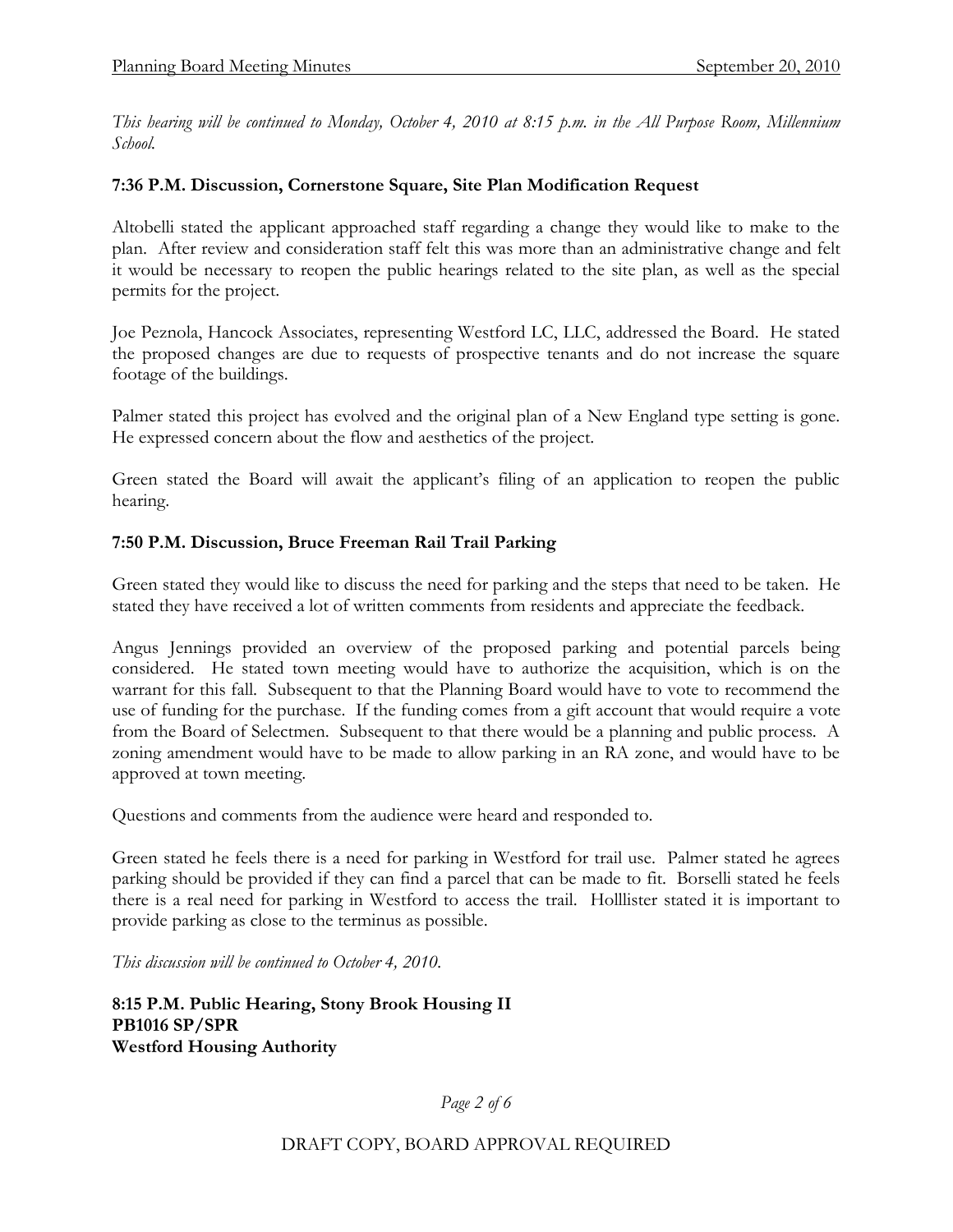Green read aloud the public hearing notice.

*Motion made to open the public hearing. Motion seconded. All in favor.*

Altobelli stated the applicant was before the Zoning Board of Appeals and received a variance on the base number of units, not to exceed 36 units.

Douglas Deschenes, representing the applicant, addressed the Board. He stated this project is a proposed additional 36 units to the existing units at Stony Brook. They are requesting three permits, one is a special permit under the flexible development bylaw, one is for site plan review, and another is for impervious coverage, as this project exceeds the 2500 square feet on the site. This project will be entirely affordable. The town has provided funding to assist in the design and acquisition of permits. He provided the Board with updated plans.

John Winslow, Winslow Architects, addressed the Board. He stated they were the architects for phase 1 of Stony Brook. There will be 36 units, four six unit buildings and three four unit buildings. They will be arranged in a cul-de-sac with landscaping. There are seven one bedroom units, sixteen two bedroom flats, six two bedroom townhouses, and seven three bedroom townhouses. There are 68 parking spaces. He provided an overview of the proposed plans.

Rick Westcott, Civil Engineer, addressed the Board. He provided an overview of the proposed site plan.

Starratt stated the engineering department is providing review services for this project. He stated he is reviewing this plan and should have the first set of comments for the next meeting.

Atobelli stated one of their concerns is the amount of fill that will have to be brought onto the site due to the sand conditions currently on the site.

Deschenes asked that the fees for this project be waived, as the town is providing funding for this project and it is 100% affordable.

*This hearing will be continued to Monday, October 4, 2010 at 7:50 p.m. in the All Purpose Room, Millennium School.* 

# **8:45 Discussion of Unaccepted Streets**

Altobelli stated there are a fair number of unaccepted roads in town and there is an Unaccepted Roads Committee working on a policy for handling these roads. In researching bonds Altobelli found that Jennie Richards Road has a considerable bond in place. He contacted the developer, who met with him and Starratt, and the developer will be putting together a proposal to get this roadway to a level of completion. The work would include a new binder coarse and top coarse, as well as sidewalks and a retaining wall at the entrance. Mr. Palmer, the developer, is requesting a waiver of the sloped granite curbing, and instead installing Cape Cod curbing. The remaining bond is approximately \$120,000.

*Page 3 of 6*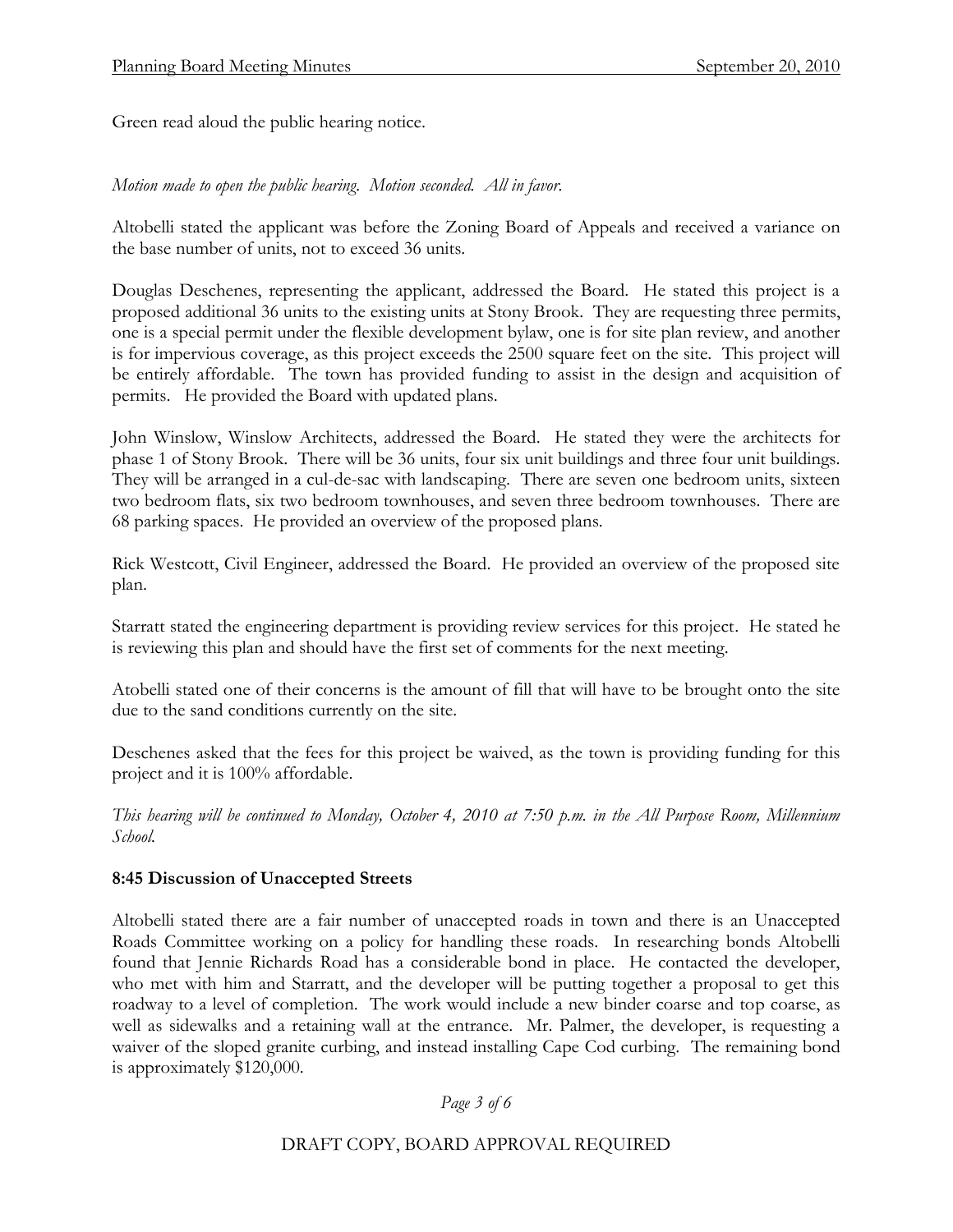Palmer stated he is concerned about setting a precedent with not using the granite curbing. He stated he would like to see this built to plan, however, if there is not enough money he would consider not installing the sidewalks and installing the granite curbing.

Altobelli stated he has not looked at Rush Road yet, but there is a bond associated with it. Mr. Palmer, the developer, stated this road needs similar work completed.

*Motion made not to waive granite curbing on Jennie Richards Road. Motion seconded. The motion passed by a 4-0-0 vote.*

Altobelli stated Randolph Circle residents have been in talks with staff for a long time. The bond was pulled by the town in 2002 or 2003, and is approximately \$34,000. The residents would like to do some work on the road but need direction from the Board.

John Ricketson, Randolph Circle – He stated there are three developers who failed in their commitments over a 25 year period. He stated the residents are considering putting up a substantial amount of money on their own and asked if they build it, working with the engineering department, will the Board look favorably on them and also have reimbursement with the bond money if this gets to an approval stage.

Starratt stated Chip Barrett has provided the residents with information on what work needs to be done on the road so they can proceed with getting pricing from contractors.

Matt Lewin, Chairman of the Unaccepted Road Committee, stated he is familiar with this information and at his meetings it has become very clear that there are people who feel very strongly that proposing a road for acceptance that should have been accepted twenty years ago and is now being brought up to a standard from twenty years ago is not acceptable. There is a lot of opposition to bringing a road before town meeting for acceptance that is not up to today's standards.

Hollister recommended the town could do \$34,000 of work, using the bond money, and the remainder of the work would be paid for by the residents.

Green asked for the next meeting that a punch list be provided of the work to be done, no additional work, and an estimate of how many hours is necessary.

# **9:15 P.M. Street Acceptance Recommendations Special Town Meeting 2010**

Starratt stated they have been charged by the Board of Selectmen to make a nonbinding recommendation on the street acceptance proposals that are before town meeting on October 18. He stated the Vineyard Estates roads are complete, the developer has fulfilled their obligation for these roads. They continue to move forward with the settlement agreement on Chestnut Hill Estates. Daniel Drive has a contractor charged to come back out and fix the problems and they are working on this. Elderberry Way has a conservation restriction outstanding. They received

*Page 4 of 6*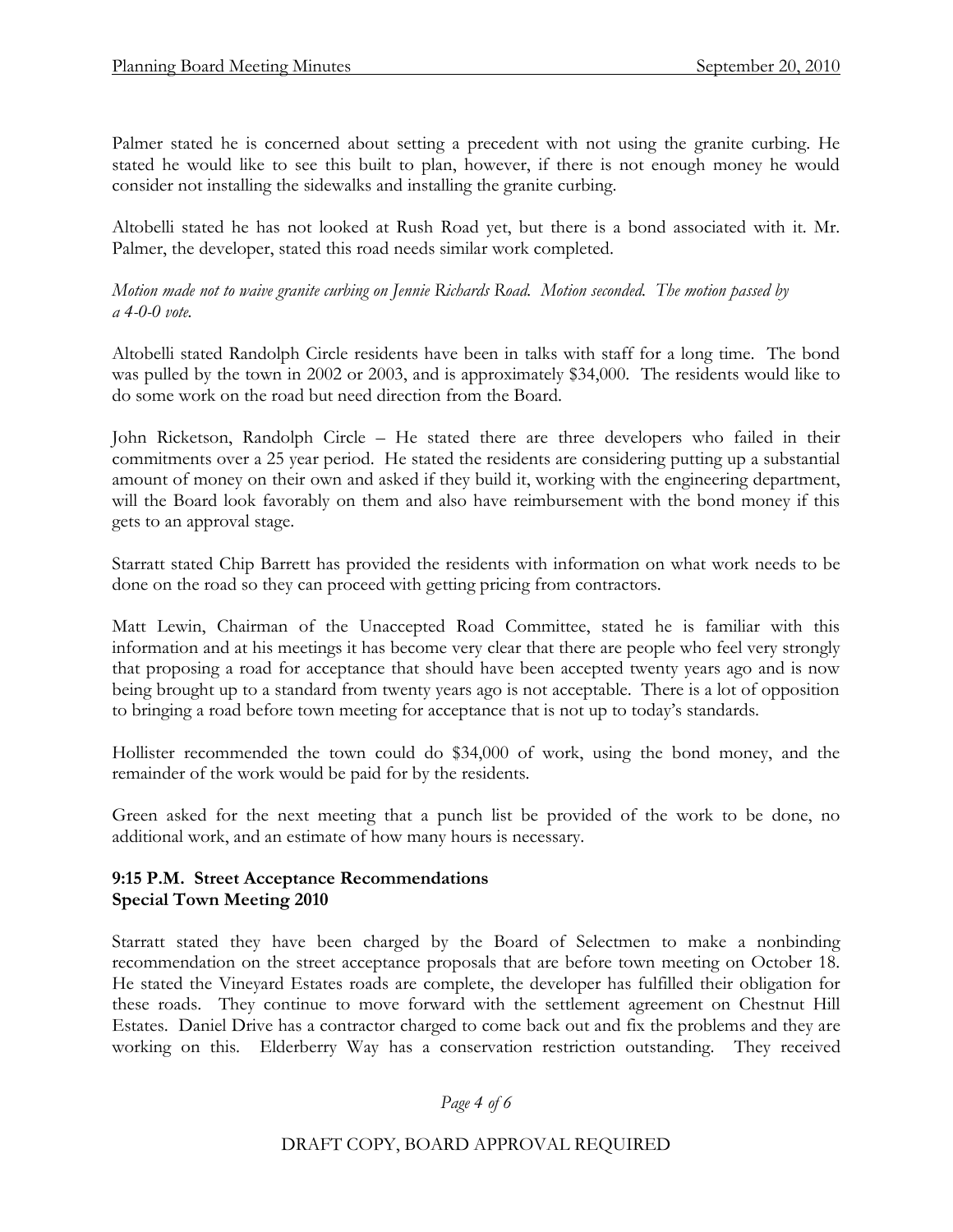feedback from town counsel, but it is a Conservation Commission issue. From a Planning Board perspective the road is acceptable, the punch list has been satisfied.

Discussion on Daniel Drive was continued until October 4, 2010.

*Motion made to support approval of Vineyard Road, Christy Lane, and Tyler Road to the Board of Selectmen. Motion seconded. The motion passed by a 4-0-0 vote.*

*Motion made to support approval of Swedes Crossing and Tavern Circle to the Board of Selectmen. Motion seconded. The motion passed by a 4-0-0 vote.*

*Motion made to support approval of Elderberry Way to the Board of Selectmen. Motion seconded. The motion passed by a 4-0-0 vote.*

# **General Business:**

C. Administrative Modification, Summer Village – The applicant stated they would like to relocate two units and locate them at the end of Whispering Pine Road. He stated they will work with staff to renumber the houses so there will be no E911 issues.

*Motion made to consider an administrative modification for Summer Village for the relocation of units #6 and 132, as shown on proposed site plan revision, Summer Village, dated August 26, 2010, in accordance with staff memo dated September 20, 2010, subject to town engineer approval of any final plans and requirements of public safety. Motion seconded. The motion passed by a 4-0-0 vote.*

D. Update, Master Plan Implementation Committee – Altobelli stated they stopped advertising for the committee, but applications are still coming in. Green stated outreach has been done with all of the committees. He anticipates appointing the at large members at the next meeting.

A. Acceptance of Minutes

August 2, 2010: *Motion made to accept the minutes as amended. Motion seconded. The motion passed by a 4-0-0 vote.*

B. ANR Endorsement, 7 Makepeace Road – Altobelli stated this ANR is to divide a parcel of land in the Industrial C zoning district. It abuts the Hawkridge flexible development. The applicant received variances from the Zoning Board of Appeals relative to the size of the lot and the frontage and setback requirement. The existing home will be razed. Inside the ZBA decision is the stipulation this only be used for residential purposes.

*Motion made to accept the ANR of Jody Marchand, 7 Makepeace Road, dividing one lot into two. The endorsement is not a determination as to the conformance with zoning regulations. Motion seconded. The motion passed by a 4-0-0 vote.*

# *Page 5 of 6*

DRAFT COPY, BOARD APPROVAL REQUIRED